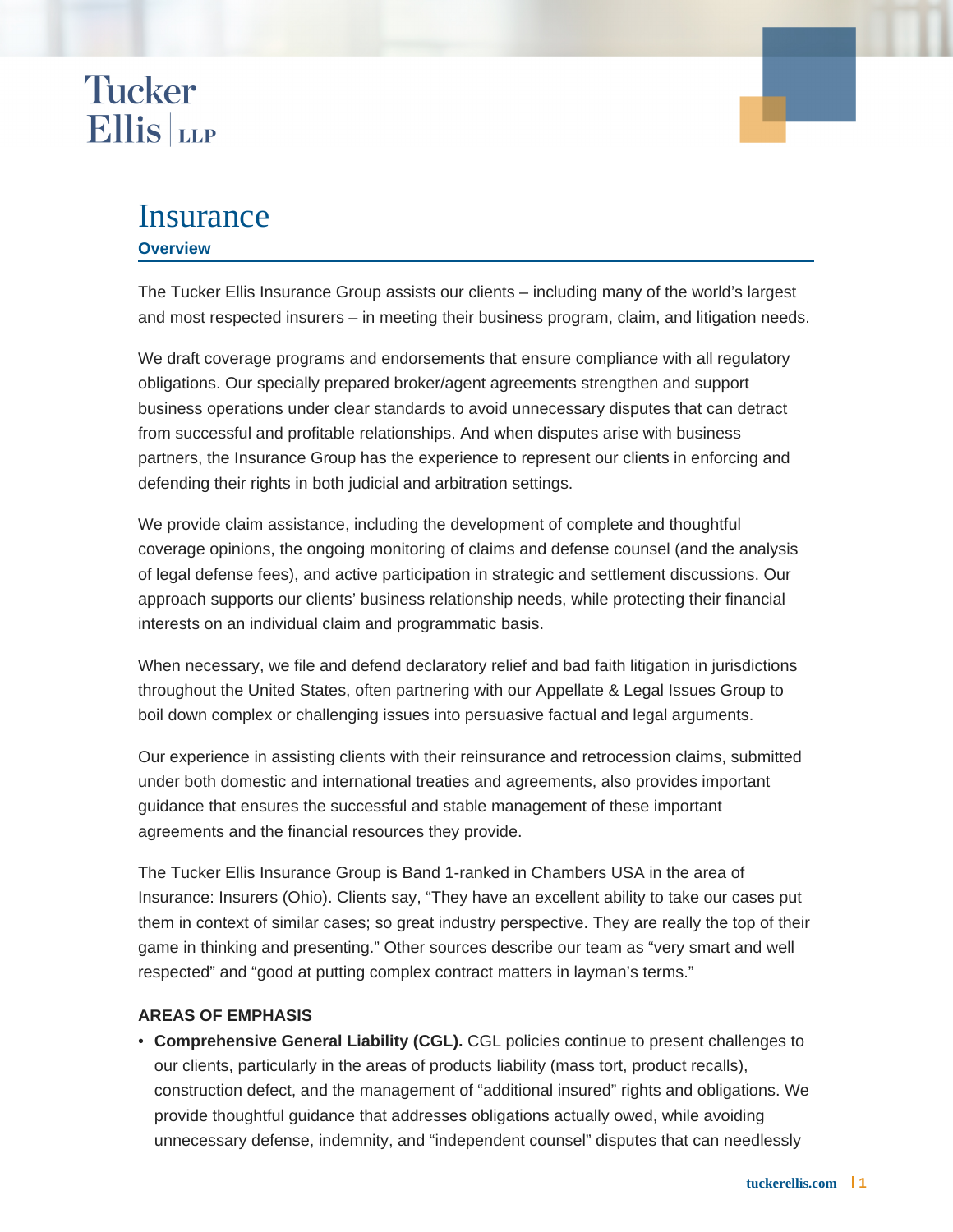

increase costs and exposures.

- Employment Practices Liability (EPL). Retained as national coordinating counsel and local counsel for claims brought under EPL policies (one of the more challenging insurance practice areas given limitations imposed by policy language and different states' public policies), we work closely with all involved parties to address defense and indemnity exposures in a manner that often navigates emotional and financially significant exposures.
- **Professional Liability (E&O).** We represent foreign and domestic insurers in the evaluation and management of high-stakes exposures presented under healthcare (medical center and individual providers), legal, accounting, securities dealers, and architect liability programs, offering practical guidance when coverage extends to both civil and regulatory exposures. Our analysis also takes into account differing state laws and policies that can impact coverage obligations, while also ensuring consistency in program administration.
- Directors and Officers (D&O). Our attorneys have managed claims programs as both outside counsel and as part of in-house claims management teams (secondment with Lloyd's Syndicate as Interim Professional Liability Claims Manager), involving public and private securities offers (individual claims and industrywide exposures), corporate mergers and acquisitions, and health and welfare benefits programs. We develop and implement innovative defense and settlement strategies, and we work closely with reinsurers and retrocessionaires.
- **Malicious Product Tampering and Accidental Product Contamination Policies.** As food contamination issues and recalls of food products have become more prevalent, insurance policies designed to cover at least a portion of those losses attributed to that event have become more important; however, insurance is limited and, therefore, litigation over the scope of coverages provided in those policies has grown. Tucker Ellis represents carriers around the country where these cases are litigated.
- **Specialty Policies and Programs.** As risks change, so do our clients' needs for specialty programs (food contamination, data security, emergency response). We assist clients in drafting specialty policies and programs, evaluating claims under various insurers' specialty programs (primary and excess), and litigating coverage and bad faith claims in these emerging coverage areas. We assist our clients in offering new products to their insureds, while also protecting their rights should coverage issues arise under new and evolving liability standards.
- **Reinsurance.** Reinsurance and retrocession agreements, whether foreign or domestic or facultative or treaty, all receive special attention from our skilled attorneys to ensure that claim notifications, claim management relationships, and financial payments are handled in keeping with the special standards applicable to these programs.
- **Agency Risk Pools.** In addition to foreign and domestic insurers, we serve as outside general counsel to public agency risk pools, operating as public agencies or nonprofit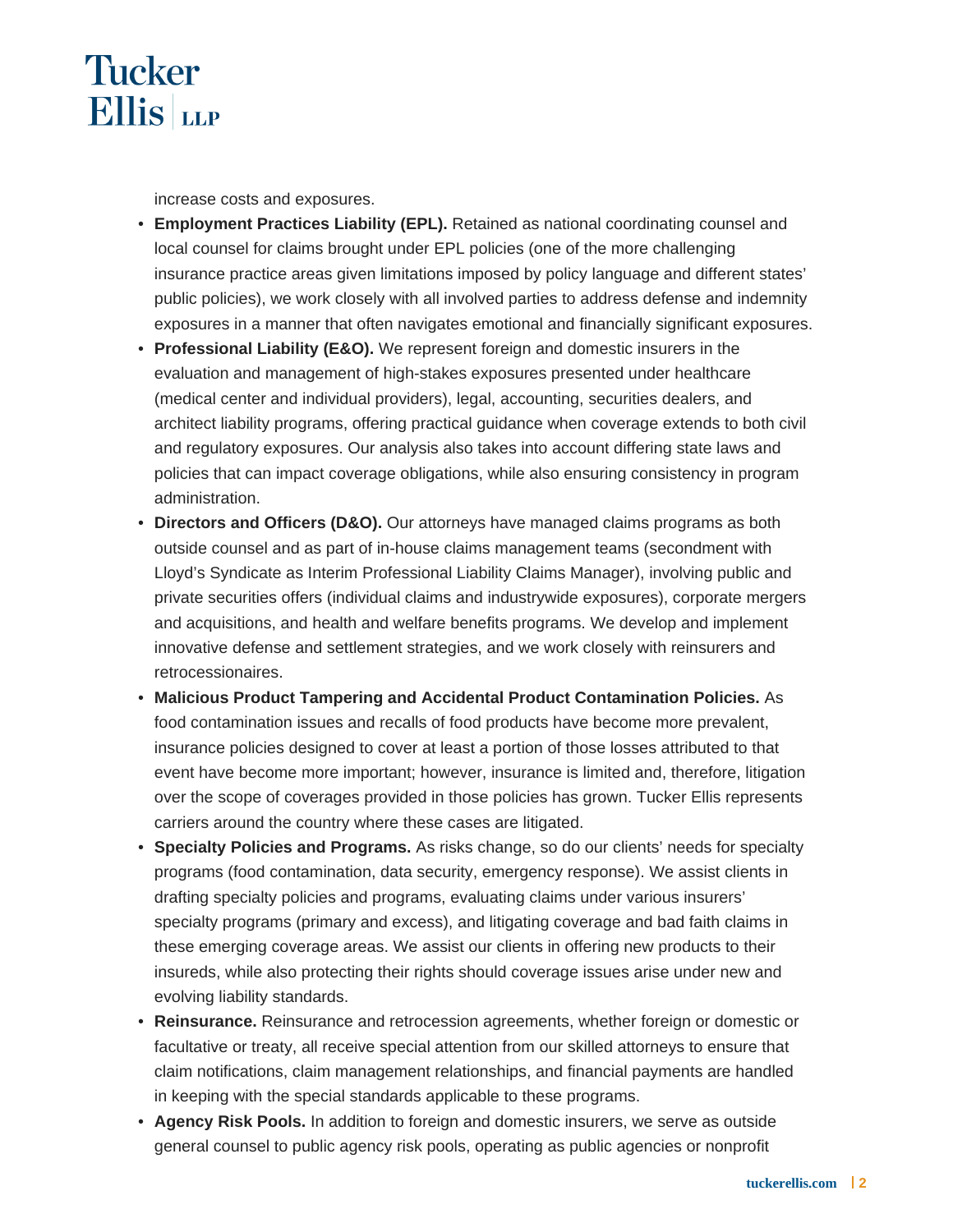# **Tucker Ellis** LLP

public benefit corporations, as we partner together to support the many aspects of their legal needs in support of their business operations.

**• Regulatory Compliance, Standards, and Training. Having assisted clients in developing** internal claim management guidelines, we also provide guidance and training to ensure their legal compliance with state-imposed claim and underwriting guidelines.

#### **AREAS OF SPECIAL INTEREST**

- **Authors.** Our attorneys are the authors of Ohio Insurance Coverage, the definitive resource for policy and claim issues arising under CGL policies and coverage programs within that state. We also frequently contribute articles addressing issues of concern to our clients.
- **Speakers.** We are often called upon to speak at local, state, and national conferences on defense, indemnity, and claim management concerns, including the ABA TIPS national programs, CAJPA state programs, and CLE programs.
- **Appellate Specialists.** Our appellate attorneys handle appeals in jurisdictions throughout the United States.
- **Auditors.** Audits, which may involve legal counsel (defense fee audits), insureds (claims or underwriting audits), and reinsureds (claims and treaty evaluations), can materially impact important business and claim relationships, requiring that they be conducted by trained professionals who understand how to manage such activities in a positive and productive manner. Our clients retain Tucker Ellis to manage these activities with the security of knowing we will provide them with critical information upon which to base their underwriting and claims decisions, often protecting them from avoidable financial exposures that can negatively affect their bottom line.

#### **Experience**

#### **REPRESENTATIVE EXPERIENCE**

- Provide coverage analysis for a professional liability carrier for medical billing audits and claims involving Medicare and state-based Medicaid investigations
- Assist self-insured entities in developing claims management systems and provide independent analysis of claims for reserving and settlement purposes
- Investigate and analyze coverage issues in claims of attorney malpractice, conversion, and misrepresentation
- Defended carriers in lead paint coverage action
- Defended carriers in complex case concerning coverage for asbestos claims
- Defended bad faith and coverage litigation brought by insured for coverage under product contamination policy for alleged salmonella contamination
- Defend carriers in interpretation of "claims made and reported" policies, known loss, prior